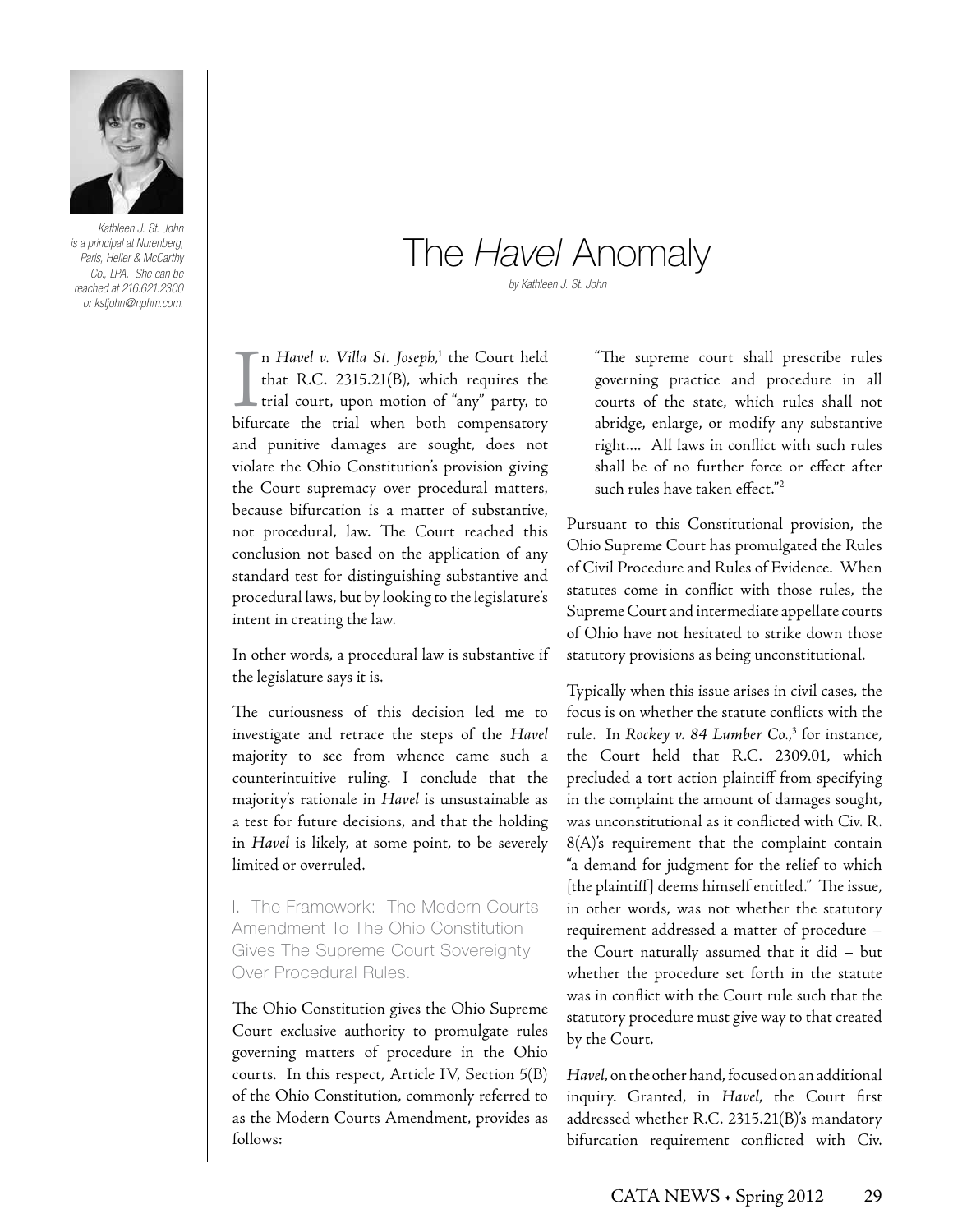R. 42(B)'s discretionary bifurcation procedure – and determined that the two procedures did in fact conflict. But the issue on which the Court's decision turned was whether bifurcation – an apparent matter of procedure – was in fact a matter of substantive law.

Although, in context, this issue was technically one of first impression, two prior Ohio Supreme Court precedents strongly supported the conclusion that bifurcation is a matter of procedure. The most obvious of these was *State ex rel. Ohio Academy of Trial Lawyers v.*  Sheward,<sup>4</sup> where the Court struck down H.B. 350 as violating the one subject rule. The bill contained a bifurcation provision nearly identical to the current R.C. 2315.21(B); and while the Court did not address the constitutionality of that provision, it described that provision as "govern[ing] the procedural matter of bifurcating tort actions into compensatory and punitive damage stages."5

The other highly relevant precedent was Dir. of Highways v. Kleines,<sup>6</sup> which involved two statutes that required the consent of the parties before a trial court could consolidate land appropriation actions. The Court in *Kleines*  overturned these statutes as being in conflict with Civ. R. 42(A), which gave trial courts discretion to consolidate cases, regardless of whether the parties consented.

The majority in *Havel* did not mention *Kleines*<sup>7</sup> and distinguished Sheward as not addressing the substantive/ procedural distinction.8 But before turning to the majority's analysis in *Havel*, it is useful to review several cases involving this distinction in other contexts.

### II. The Substantive/ Procedural Distinction.

The distinction between substantive and

procedural law is significant in a variety of contexts.

When federal courts sit in diversity, for instance, the *Erie*<sup>9</sup> doctrine requires the federal court to apply state law to substantive matters, and federal law to matters of procedure, "at least where no conflicting state rule 'would substantially affect... primary decisions respecting human conduct.'"10 The federal courts acknowledge that "the line between substance and procedure is neither static nor easily drawn."11

Nevertheless, most federal courts that have addressed the conflict between state bifurcation statutes and Fed. R. Civ. P. 42(b) have concluded that bifurcation is a procedural issue, governed by federal law.12 As one federal court stated, "[a] rule governing bifurcation is a clear example of a rule of adjudication, with virtually no impact upon primary conduct"13 - and, hence, clearly a procedural law.

Indeed, prior to *Havel*, the federal district courts in Ohio that were expressly presented with the substantive/procedural distinction in this context rejected the argument that Ohio's bifurcation statute controlled as substantive law.<sup>14</sup> As expressed by one judge for the U.S. District Court in the Southern District of Ohio:

- 1. The Ohio General Assembly cannot control procedure in federal courts. As a matter of the Supremacy Clause, that authority belongs to the Congress of the United States and to the courts themselves when acting within the Rules Enabling Act.
- 2. It does not matter that the right is characterized as 'substantial' by the General Assembly. If 'a rule really regulates procedure, -- the judicial process for enforcing rights and duties recognized by substantive law and for justly administering

remedy and redress for disregard or infraction of them,' then the federal procedural law, including the Federal Rules of Civil Procedure... will apply regardless of the basis of jurisdiction.... Without doubt, whether to bifurcate a case... [is a] procedural matter[].15

And, in fact, prior to the Supreme Court's decision in *Havel*, all but one of the intermediate Ohio appellate courts had followed this line of reasoning and concluded what seems to be obvious – that bifurcation is a matter of procedure, not substantive law. 16

The distinction between substantive and procedural laws also arises when a federal cause of action proceeds in state court. In such cases, state law governs procedural issues unless the state procedures impose an unnecessary burden on a federally created right – in which case the federal Supremacy Clause demands that federal law applies.

Just five years prior to its ruling in *Havel*, the Ohio Supreme Court had occasion to address the substantive/procedural distinction in this latter context. In *Norfolk Southern Railway Co. v. Bogle*, 17 the issue was whether applying the tort reform "*prima facie* filing" requirements of R.C. 2307.92 and R.C. 2307.93 to asbestos claims arising out of the Federal Employers' Liability Act ("FELA") or the Locomotive Boiler Inspection Act ("LBIA") violated the Supremacy Clause of the United States Constitution, such that the state statutes were preempted. The statutes in question required, *inter alia*, that persons bringing asbestos claims based on nonmalignant conditions submit a report containing medical findings and include a demonstration "'that the exposed person has a physical impairment, that the physical impairment is a result of a medical condition, and that the person's exposure to asbestos is a substantial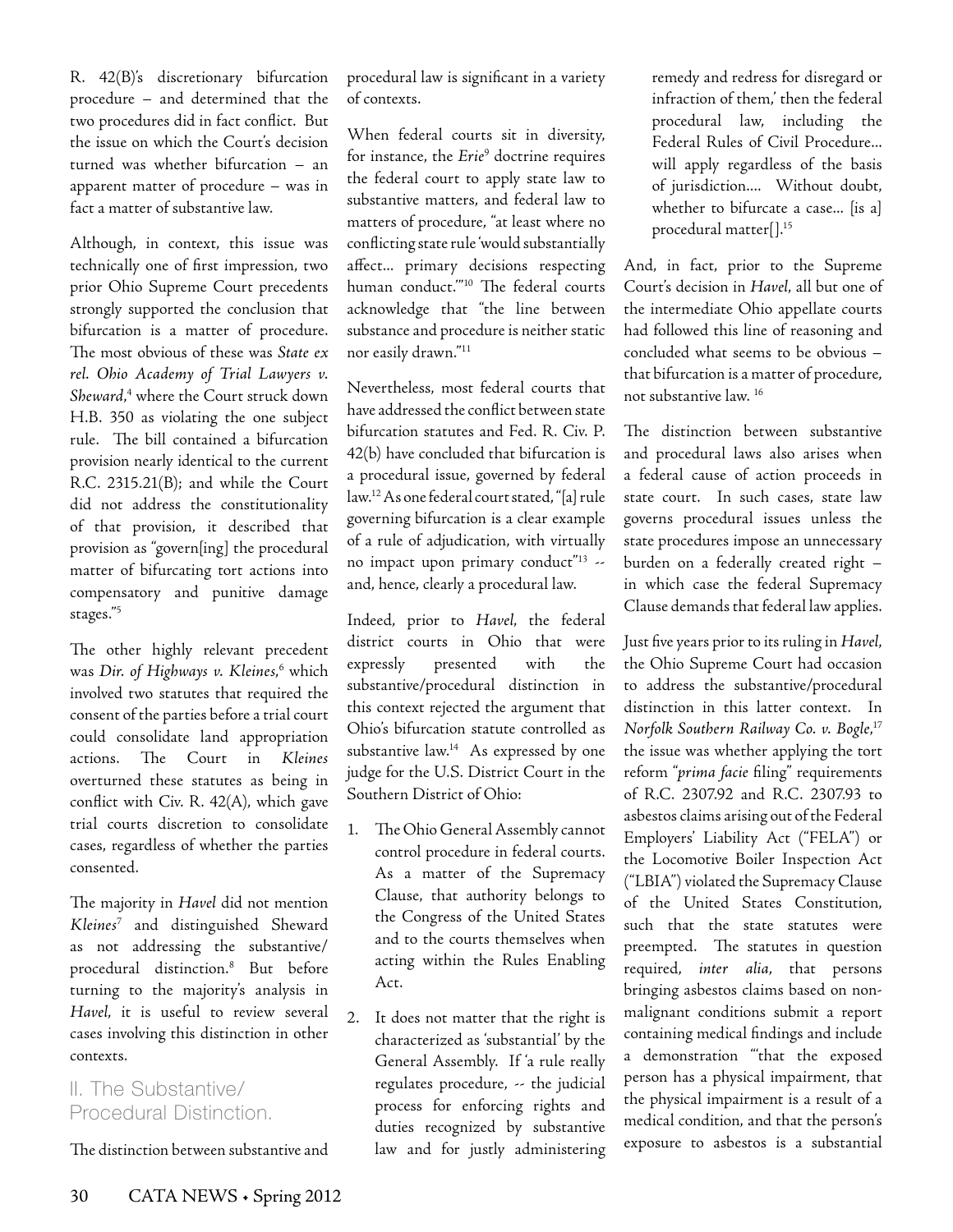contributing factor to the medical condition.'"18 Failure to file such a report resulted in an administrative dismissal, rendering the case inactive unless and until the claimant moved to reinstate the case by making the *prima facie* showing as specified in the statutes.<sup>19</sup>

In finding that the state statutory requirements were merely procedural, the Court invoked classic articulations of the distinction between substantive and procedural law:

> "In *Jones v. Erie RR. Co.* (1922), 106 Ohio St. 408, 412..., we stated that substantive laws or rules are those that 'relate[] to rights and duties which give rise to a cause of action.' By contrast, procedural rules concern 'the machinery for carrying on the suit.' *Id.* A review of the statutes reveals that they do not grant a right or impose a duty

that 'give[s] rise to a cause of action.' *Id.* Instead, the impact of these statutes is to establish a procedural prioritization of the asbestos-related cases on the court's docket. Nothing more. Simply put, these statutes create a procedure to prioritize the administration and resolution of a cause of action that already exists. No new substantive burdens are placed on claimants...."20

In short, the Court found, "the provisions of the statutes... pertain to the machinery for carrying on a suit" and were "therefore procedural in nature, not substantive."21

Yet another context in which the substantive/procedural distinction arises is in determining whether a new law may be applied retroactively without offending Article II, Section 28 of the Ohio Constitution.<sup>22</sup> In this context, the Court has struggled a bit, occasionally overruling a decision it later deems to be misguided.

An example of this pattern can be found in the line of cases beginning with *Viers v. Dunlap*. 23 In *Viers*, the issue was whether the new comparative negligence statute, R.C. 2315.19, could be applied to an accident that occurred prior to the statute's effective date. Prior cases had established that the Constitutional provision prohibiting retroactive laws applied only to substantive, but not remedial, laws. The issue thus turned on whether the new statute was substantive or procedural. In holding that it was substantive, the Court explained:

> "Similarly groundless is appellees' argument that R.C. 2315.19 is merely remedial. Although semantic formulations can be devised to understate the obvious,

> > *RN / BSN / CRRN / CCM / CLCP*



## *RECOVERY OPTIONS MANAGEMENT, INC.*

*Pamela D. Hanigosky*  $RN/BSN/CRRN/CCM/CLCP$ 

#### *Specializing in:*

- *Future Cost Projections Life Care Planning*
	- *Future Cost Projections*
- *Medical & Catastrophic* • *Case Management*
	- *Medical & Catastrophic*
- $\mathbf{v} = \mathbf{w} \cdot \mathbf{w} \cdot \mathbf{w} \cdot \mathbf{w}$ • *Worker's Compensation*
- *Elder Care Management Elder Care Management*

*Phone: (440) 237-4840 Phone: (440) 237-4840* 

*E-mail: phrncmlcp@aol.com E-mail: phrncmlcp@aol.com*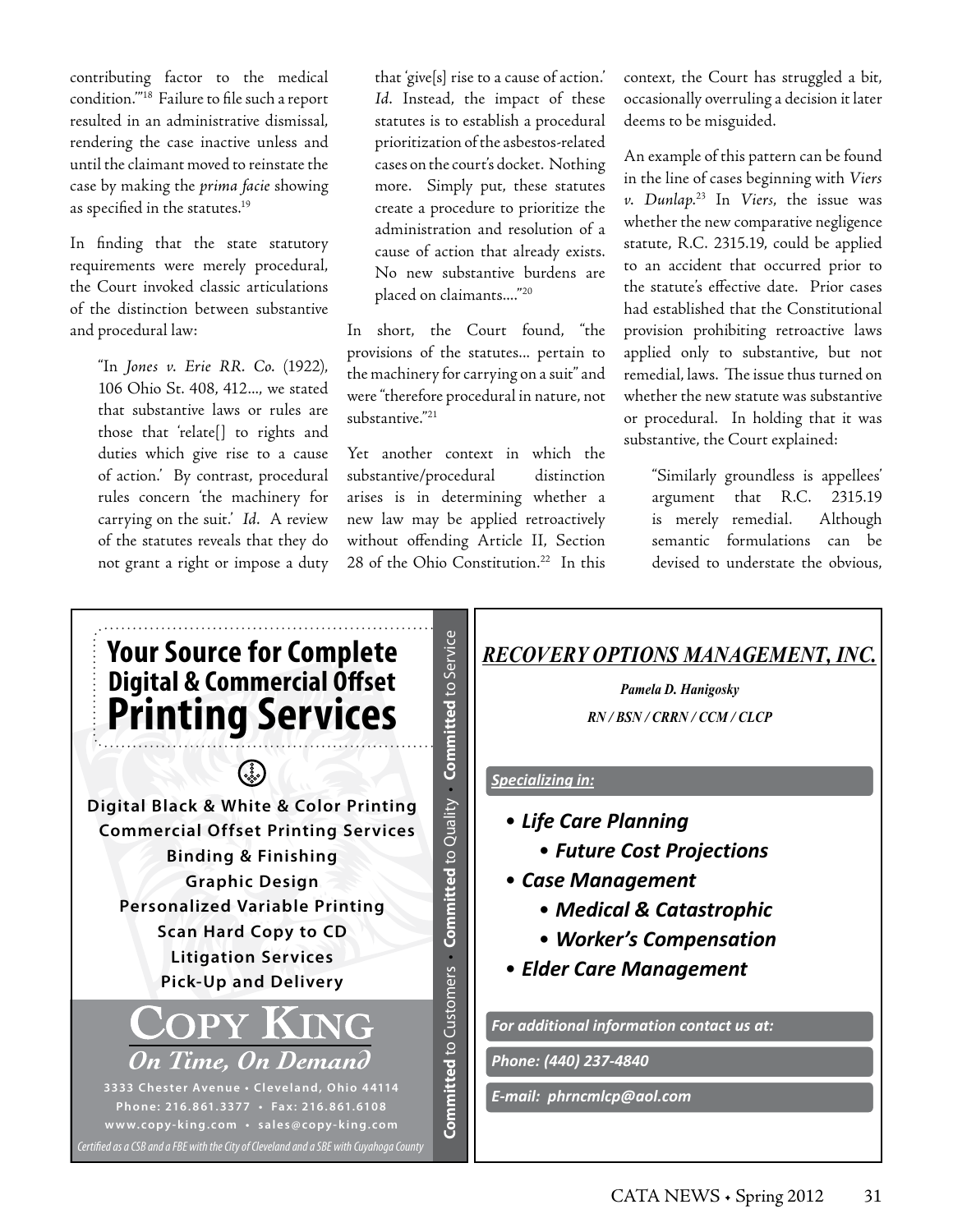it is patently clear that the statute markedly affects substantive rights. Where before a defendant was shielded from liability by a plaintiff's contributory negligence, this defendant no longer enjoys such protection. Where before a plaintiff who was contributorily negligent was denied recovery, he is now – as long as his misfeasance is not the predominant cause of his injury – entitled to damages. To characterize... such a fundamental change in the law as affecting only trial procedure and the mode by which a remedy is effected defies logic.

\*\*\*

Substantive rights exist in counterpoise to procedural rights and include all privileges and obligations arising from the legal nature of transactions and relationships but separate from the means of effectuating those privileges and enforcing those obligations."24

One year later, the Court reversed itself on this issue, and determined that the new comparative negligence statute applied to *all* negligence actions tried after the statute's date, even if the cause of action arose under the prior law. In *Wilfong v. Batdorf*, 25 the Court overruled *Viers* and held that:

> R.C. 2315 is remedial. It does not alter a defendant's liability for his negligent acts, but merely changes the way a court is required to weigh a plaintiff's negligence. A concept of partial recovery based upon the degree of a plaintiff's negligence has been substituted for the previous bar to any recovery by the plaintiff.<sup>26</sup>

Of course, the new statute in question still altered the liability potential between the plaintiff and the defendant, such that the plaintiff was now able to recover damages when he previously could not, and the defendant could now be held liable (albeit for a lesser amount) when she previously would have been exonerated due to the plaintiff's contributory negligence. One suspects that the holding in *Wilfong* was rooted in sympathy for the plaintiff who happened to have been injured at the wrong moment in time. But sympathy – for either side in a tort action – should not govern the analysis as to whether a law is substantive or procedural.

The Supreme Court ultimately overruled *Wilfong*, in *Van Fossen v. Babcock & Wilcox Company*. 27 In *Van Fossen*, the Court held that a statute is substantive when it "impairs or takes away vested rights,... affects an accrued substantive right,... imposes new or additional burdens, duties, obligations or liabilities as to a past transaction,... creates a new right out of an act which gave no right and imposed no obligation when it occurred,... [or] gives rise to or takes away the right to sue or defend actions at law[.]"28 By contrast, a law is remedial when it "affect[s] only the remedy provided." Laws that "relate to procedures are ordinarily remedial in nature... including rules of practice, courses of procedure and methods of review,... but not the rights themselves."29

Before turning to the Court's analysis in *Havel*, a final note about the substantive/ procedural distinction is this. It has been stated that, "[p]ut roughly, substantive rules control conduct outside the courtroom, and procedural rules control behavior within the courtroom."30

Although this statement might unduly simplify the analysis so as not to apply to all situations, it has the beauty – if not the wisdom – of clarity. It is consistent with how we think about the substantive/ procedural dichotomy. And, as applied to the bifurcation statute, it makes perfect sense. Bifurcation is a process that governs how the case will be tried. It pertains, using the test articulated test in *Norfolk S. Ry. Co.*, to the machinery for carrying on a suit, and is thus procedural, not substantive.

This is not, however, what the Court concluded in *Havel.*

#### III. The *Havel* Decision.

*Havel* was a wrongful death/medical malpractice case arising out of decubitus ulcers suffered by Mr. Havel while recovering from hip surgery at the defendants' nursing home. As the complaint sought both compensatory and punitive damages, the defendants moved, pursuant to R.C. 2315.21(B), to bifurcate the trial into two stages. The first stage would cover the defendants' liability for compensatory damages; the second, assuming liability was found, would cover the issue of punitive damages.

The trial court denied the motion and the Eighth District Court of Appeals affirmed.31 The Eighth District found R.C. 2315.21(B), which makes bifurcation mandatory upon motion of "any" party, to conflict with Civ. R.  $42(B)$ , which grants the trial court the discretion to hold separate trials "in furtherance of convenience or to avoid prejudice, or when separate trials are conducive to expedition and economy." The Eighth District found that these two provisions conflicted, and rejected the defendants' argument that the statute took precedence because it addressed a substantive right. Instead, "[a]pplying the Ohio Supreme Court's analysis in *Norfolk S. RR Co.,*" the court found that the statute was procedural as it "clearly and unambiguously specifies 'the machinery for carrying on the suit' by telling courts the 'procedural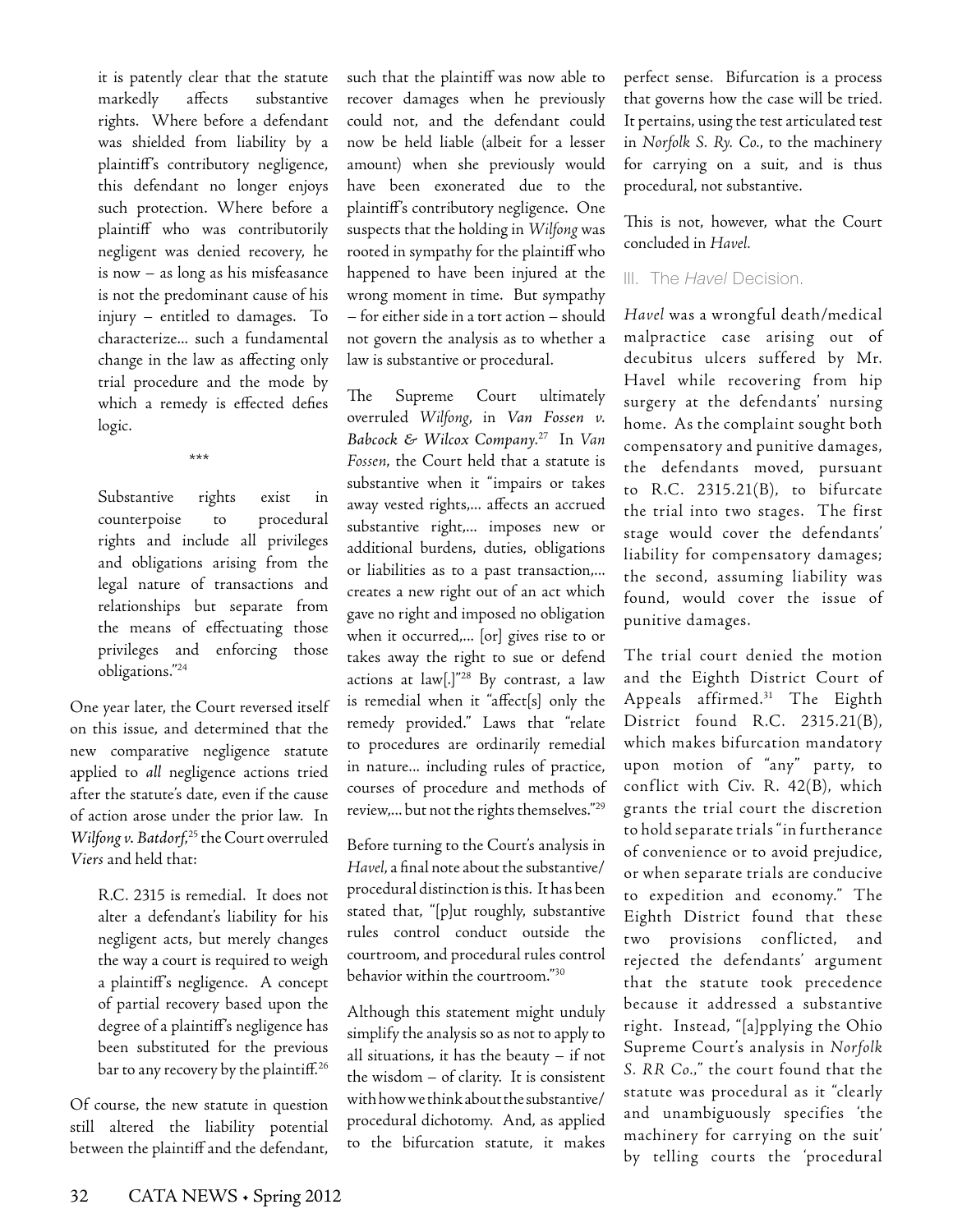prioritization' for determining compensatory and punitive damages at trial" and by "tell[ing] courts what evidence a jury may consider, and when – another area governed by the Civil and Evidence Rules."32

Because the Eighth District's decision conflicted with the Tenth District Court of Appeals' decision in *Hanners v. Ho Wah Genting Wire & Cable SDNBHD,*33 the court certified the conflict to the Ohio Supreme Court.

The Supreme Court majority in *Havel* first determined that R.C. 2315.21(B) and Civ. R. 42(B) did, indeed, conflict. It turned, then, to the issue of whether the statute addressed a matter of substantive or procedural law. Substantive law, the Court said, was "that body of law which creates, defines and regulates the rights of the parties," whereas procedural law "prescribes the methods of enforcement of rights or obtaining remedies."34 From these definitions, the Court decided that the critical inquiry in determining whether a statute was substantive or procedural was whether the statute created a "right."

The Court then reviewed several cases that addressed the issue of whether a statute created an enforceable right in the criminal context. The first of these – *State v. Hughes*35 – involved a statute that gave the prosecution a right that did not exist at common law to present a bill of exceptions in a criminal action to the Court of Appeals or the Ohio Supreme Court. The Court held that the subsequently promulgated App. R. 4(B), which gave the prosecution an automatic right to appeal, expanded upon the right created in the statute, and thus conflicted with Article IV, Section 3 of the Ohio Constitution

by "abridg[ing] the right of appellate courts to exercise their discretion in allowing such appeals."

The next case, *State v. Rahman*, 36 held that, even though the Rules of Evidence properly controlled whether a spouse was *competent* to testify in a criminal trial, a statute that granted the criminal defendant the right to exclude privileged spousal testimony was not in conflict with the evidentiary rule, as it concerned the criminal defendant's substantive right to exclude privileged testimony from the trier of fact's hearing. Indeed, in *Rahman*, the Court noted that Evid. R. 501 states that the issue of privilege is governed, *inter alia*, by statutes enacted by the General Assembly.37

Finally, the majority in *Havel* cited *State v. Greer*, 38 in which the Court addressed the interplay between a statute that allowed a criminal defendant to exercise 12 peremptory challenges and Crim. R. 24(C) which limited parties to six peremptory challenges each. The Court, in *Greer*, found that whereas the right to have peremptory challenges was a substantive right, the numerical limit imposed by Crim. R. 24(C) was procedural, and thus prevailed over the statutory provision granting the greater number of peremptory challenges.

Essentially, the majority in *Havel*  looked to the foregoing criminal cases as proof that some statutes addressing procedure confer a substantive right.

The Court in *Havel* next endeavored to distinguish the holding in *Norfolk S. Ry. Co.* -- which held the prima facie filing requirements for asbestos cases to be procedural – from the bifurcation statute. The Court decided that while the

prima facie filing requirements merely "established a procedural prioritization of the asbestosrelated cases on the court's docket," the bifurcation statute "does more than set forth the procedure for bifurcation in a tort action" because "it makes bifurcation mandatory."39 The Court analogized the bifurcation statute to the enactment of the comparative fault statute in *Viers* – finding that, just as, in *Viers*, where the new law gave the plaintiff a right to recover, even if he was contributorily negligent, when he could not have done so before, the mandatory bifurcation statute created a new right – *mandatory* bifurcation – that did not exist prior to the statute creating it.<sup>40</sup>

From there, the Court went on to conclude that "[b]y eliminating judicial discretion, R.C. 2315.21(B) creates a concomitant right to bifurcation."41 In other words, whereas before the defendant had to ask for bifurcation, the defendant could now *demand* it.

Finally, the Court turned to the legislative history, as expressed in the un-codified language of S.B. 80, to find further evidence that the statute created a substantive right to bifurcation. Here, the Court availed itself of some language in its prior decision of *State ex rel. Loyd v. Lovelady*, 42 which it pronounced as involving a "similar situation" to the case at bar.43

*Lovelady* concerned a statute that allowed a putative father to seek relief from a child support order many years later, by, *inter alia*, providing a recent DNA test result proving him not to be the child's father. The statute made this relief-from-judgment mandatory upon satisfaction of the statute's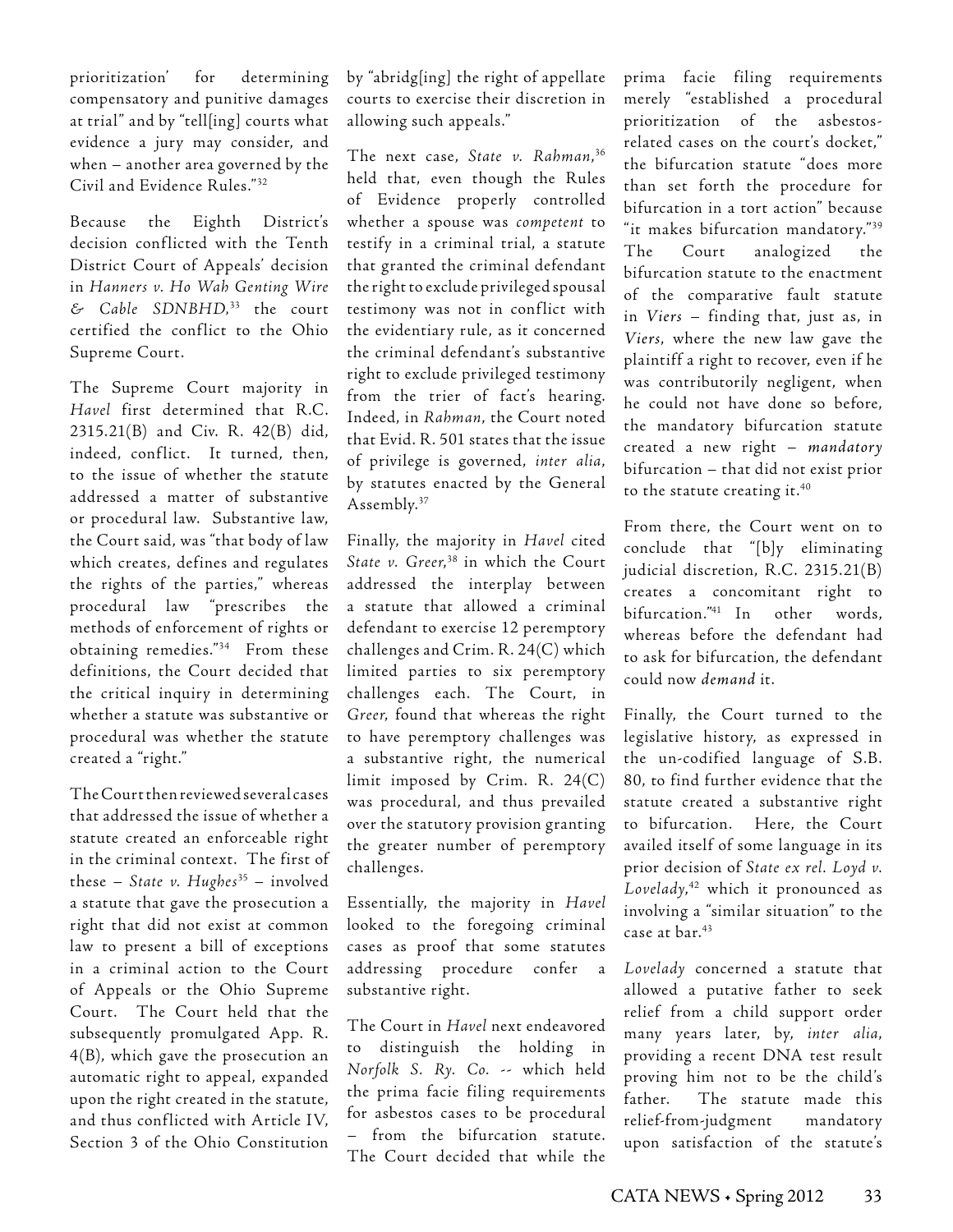requirements. The issue was whether this statute was unconstitutional as conflicting with Civ. R. 60(B). In enacting this statute, the General Assembly had expressed the intent that these provisions operate "[n}otwithstanding the provisions to the contrary in Civil Rule 60(B)." The Supreme Court, in holding the statute enforceable, found that it created a substantive right. It did so by first looking to the statutory language to determine the legislature's intent; and reasoned that, "[i]f the legislature intended the enactment to be substantive, then no intrusion on this court's exclusive authority over procedural matters has occurred."44 The Court also found that, when legislative intent was not apparent on the face of the statute, the Court could properly look to the legislative history. Examining that, the Court found that the legislature intended the statute to create a substantive right to address a potential injustice – *i.e.*, the injustice of having to pay child support when science could definitively prove that the payor was not the father.45

The Court in *Lovelady* concluded that "although [the statutes in question] are necessarily packaged in procedural wrapping, it is clear... that the General Assembly intended to create a substantive right to address a potential injustice."46

Latching onto the *Lovelady* analysis, the Court in *Havel* found that R.C. 2315.21(B) also involves a situation where a statute "packaged in procedural wrapping" was intended by the legislature to create a substantive right.47 Digging into the un-codified portions of S.B. 80, the Court found that the bifurcation statute was intended to address a "potential injustice" because mandatory bifurcation was designed to "ensure that evidence of misconduct is not inappropriately considered by the jury in its determination of liability and compensatory damages."48

In a closing flourish, the majority added that it was rejecting the dicta in *Sheward*, which described the former version of R.C. 2315.21(B) as governing a procedural matter. *Sheward*, the Court said, "never considered the bifurcation question we confront in this case."49 In other words, while *Sheward* had made the common sense observation that bifurcation is procedural, the Court's analysis in *Havel* had now proved that observation wrong.

But, is it so?

#### IV. Is *Havel* An Anomaly?

Distilled to its essence, *Havel* stands for two things. First, in determining whether a statute addresses matters of substance or procedure, the Court will look to whether the statute creates a "right." If it creates a right, then it is substantive, even if that right involves something that is otherwise unmistakably a matter of procedure. Second, in determining whether the statute creates a right, the Court will look to the legislative intent, as expressed on the face of the statute or in the legislative history. If the legislature evinces an intent to create a right, even if that right involves something that is otherwise unmistakably procedural, the statute is substantive, and the Court rule in conflict with it must give way.

The *Havel* analysis is questionable on both points. While it is true that substantive law "creates, defines and regulates the rights of the parties" while procedural law "prescribes methods of enforcement of rights," determining whether a law is substantive or procedural by asking whether it creates a right shifts the focus away from the classic understanding of what constitutes procedure. The Ohio Supreme Court has long recognized that procedure is "the machinery for carrying on the suit"50 and has applied that definition as recently as the *Norfolk S. Ry.* case in 2007. For the Court to now

Advocate Films has been producing the finest **Day-In-The-Life, Tribute, Settlement, and Still Photography Presentations** since 1978.

We understand the challenges facing trial attorneys and the sensitive needs of their clients.

Call us for a free consultation.

*Mark L. Hoffman, President, J.D., Ph.D. Member: CATA, OAJ, AAJ*

*AdvocAte Films inc.*

> *Ohio Savings Building 20133 Farnsleigh Rd. Shaker Heights, OH 44122 216-991-6200*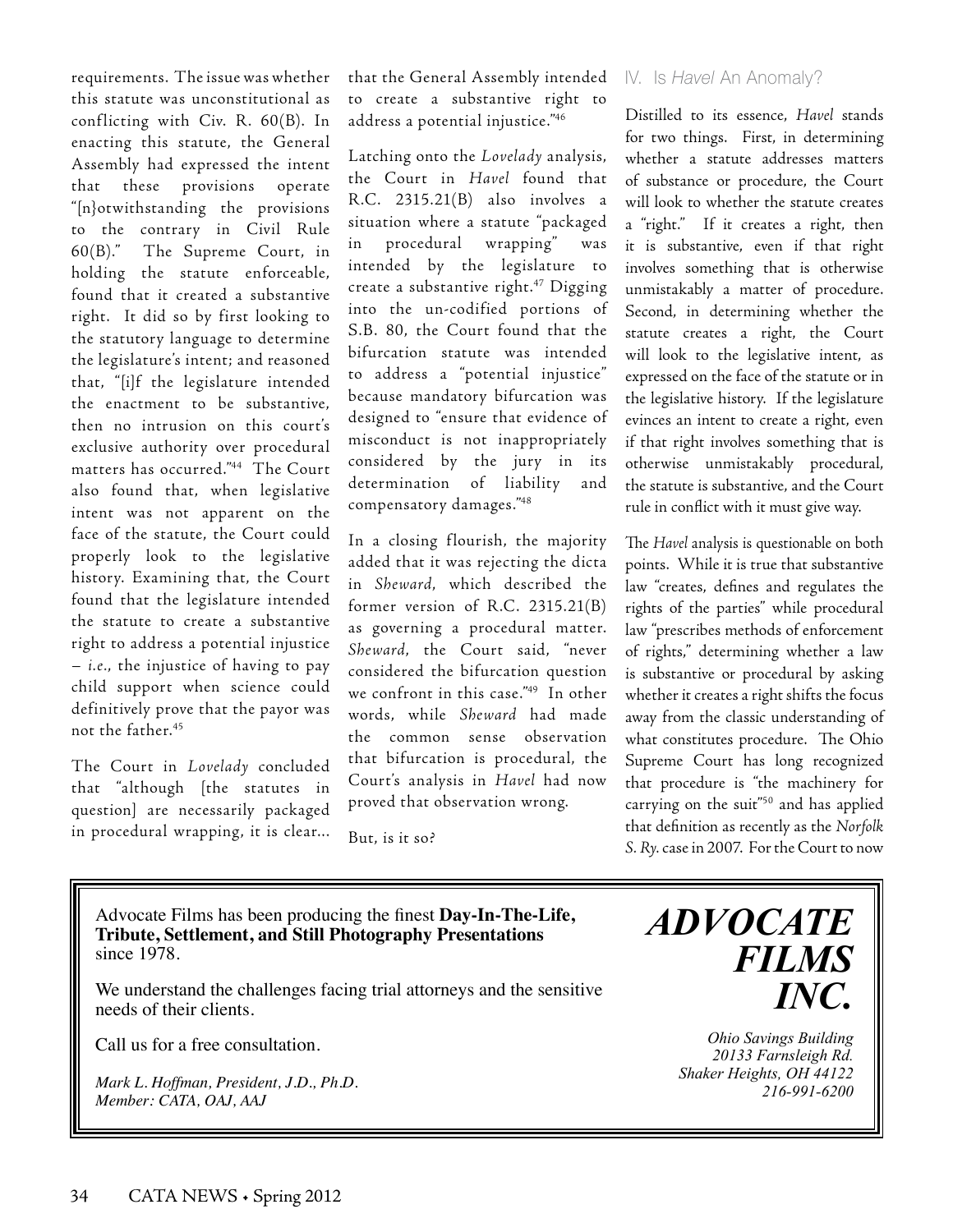reject that definition, on the grounds that the statute makes the procedure mandatory and that the legislature intended to create a substantive right, turns the analysis on its head.

Under *Havel,* there is no limit to the legislature's ability to transform a matter of procedure into a substantive right. All it need do is make the procedure mandatory and articulate an intent to rectify some injustice it perceives on behalf of its favored constituency. Rules of pleading, rules of evidence, matters as mundane as the order in which witnesses may be called at trial, can all be deemed "substantive" should the legislature divine a need to put a finger on the scales of justice to help a particular constituency.

But how can the *Havel* rationale be reconciled with the Modern Courts Amendment? The Ohio Constitution trumps legislative intent $51$ ; and the Constitution says that all laws in conflict with rules governing practice and procedure prescribed by the Supreme Court "shall be of no further force or effect[.]" The Constitution, quite simply, makes the Ohio Supreme Court supreme in matters of procedure. If procedure can be magically transformed into substance by a legislative wave of the wand, where does that leave the Modern Courts Amendment? If all the legislature needs to do to change procedure into substance is "intend" it to be so, then legislative intent trumps a Constitutional mandate.

A decision that allows that to happen must surely be an anomaly. It can only fervently be hoped that the holding in *Havel* goes the way of *Wilfong v. Batdorf,* and is viewed by the Court as one of those aberrations needing to be overruled to realign the law with standard notions of substance and procedure. **■**

#### End Notes

1. 131 Ohio St. 3d 235, 2012-Ohio-552, 963

N.E. 2d 1270.

- 2. Ohio Constitution, Article IV, Section 5(B).
- 3. 66 Ohio St. 3d 221, 611 N.E. 2d 789 (1993).
- 4. 86 Ohio St. 3d 451, 715 N.E. 2d 1062 (1999).

5. *Id.* at 497.

- 6. 38 Ohio St. 2d 317, 313 N.E. 2d 370 (1974).
- 7. *But see, Havel*, 2012-Ohio-552, ¶40 (McGee Brown, J., dissenting) (citing *Kleines* as one of a string of decisions in which the Court "carefully guarded [its] rulemaking authority against legislative attempts to influence courtroom practice and procedure.")
- 8. *Id.* at ¶35 (O'Donnell, J., for the majority).
- 9. *Erie R.R. Co. v. Tompkins*, 304 U.S. 64, 58 S.Ct. 817, 82 L.Ed. 1188 (1938).
- 10. *Hayes v. Arthur Young & Company,* 9th Cir. Nos. 91-15531, 91-15546, 91-15593, 1994 U.S. Dist. LEXIS 23608, \*20 (Aug. 26, 1994), *quoting Hanna v. Plumer*, 380 U.S. 460, 475, 85 S.Ct. 1136 (1965) (Harlan, J., concurring).
- 11. *Hamm v. American Home Products Corp.*, 888 F. Supp. 1037, 1038 (E.D. Cal. 1995) (applying Fed. R. Civ. P. 42(b) instead of conflicting state statute that precluded introduction of evidence of defendant's wealth until after jury returned liability verdict).
- 12. *See, e.g., Hayes, supra; Hamm, supra; Simpson v. Pittsburgh Corning Corp*., 901 F.2d 277, 283 (2d Cir. 1990); *Steinberger v. State Farm Auto. Ins.*, S.D. Ohio No. 3:10-cv-015, 2010 U.S. Dist. LEXIS 100552 (Sept. 9, 2010); *Tuttle v. Sears, Roebuck & Co.*, N.D. Ohio No. 1:08 CV 333, 2009 U.S. Dist. LEXIS 80980 (Sept. 4, 2009) (Dowd, J.); *General Electric Credit Union v. National Fire Ins. of Hartford*, S.D. Ohio No. 1:09-cv-143, 2009 U.S. Dist. LEXIS 96085 (Sept. 30, 2009).
- 13. *Hayes v. Arthur Young & Company, supra*, 1994 U.S. Dist. LEXIS 23608, \*21, *quoting Simpson v. Pittsburgh Corning Corp.*, 901 F.2d 277, 283 (2d Cir.), *cert dismissed*, 497 U.S. 1057 (1990).
- 14. *See, e.g., Steinberger*, *supra*; *Tuttle*, *supra*; *General Elec. Credit Union*, *supra*. Although, in the briefing before the Supreme Court, the defendants in *Havel* cited two Ohio federal district court cases for the proposition that federal courts "have little difficulty applying the mandatory bifurcation provision of R.C. 2315.21," neither of these cases addressed the question of whether bifurcation was substantive or procedural under the *Erie*  doctrine. *See, Geiger v. Pfizer, Inc.*, S.D. Ohio No. 2:06-CV-636, 2009 U.S. Dist. LEXIS, \*1-2 (Apr. 15, 2009); *Maxey v. State Farm Fire & Cas. Co.*, 569 F.Supp.2d 720, 724 (S.D. Ohio 2008).
- 15. *Steinberger v. State Farm Mut. Auto. Ins.*, S.D. Ohio No. 3:10-cv-015, 2010 U.S. Dist. LEXIS

113749 (Oct. 14, 2010).

- 16. *See, Havel v. Villa St. Joseph*, 8th Dist. No. 94677, 2010-Ohio-5251 (bifurcation is procedural), rev'd by 2012 Ohio 552; *Luri v. Republic Servs.*, 193 Ohio App. 3d 682, 2011- Ohio-2389, ¶8, 953 N.E. 2d 859 (same), cert. granted and discretionary appeal allowed by 2011-Ohio-5129; *Myers v. Brown*, 192 Ohio App. 3d 670, 2011-Ohio-892 (same), rev'd by 2012-Ohio-1577; *Plaugher v. Oniala*, 5th Dist. No. 2010 CA 00204, 2011-Ohio-1207 (same), rev'd by, 2012-Ohio-1576; *Fleenor v. Karr*, 4th Dist. No. 10CA814, 2011-Ohio-5706 (same), rev'd by, 2012- Ohio- 1578; *Hill v. Steel Ceilings, Inc.*, 5th Dist. No. 11-CA-38, 2011-Ohio-6040 (same). The sole intermediate appellate decision that held bifurcation under R.C. 2315.21(B) to be a substantive right was *Hanners v. Ho Wah Genting Wire & Cable SDN BHD*, 10th Dist. No. 09AP-361, 2009-Ohio-6481.
- 17. 115 Ohio St. 3d 455, 2007-Ohio-5248, 875 N.E. 2d 919.
- 18. *Id.* at ¶4.
- 19. *Id.* at ¶5.
- 20. *Id.* at ¶16.
- 21. *Id.* at ¶17.
- 22. Article II, Section 28, provides, in pertinent part, that "[t]he general assembly shall have no power to pass retroactive laws, or laws impairing the obligation of contracts[.]"
- 23. 1 Ohio St. 3d 173, 438 N.E. 2d 881 (1982).
- 24. *Id.* at 175-176.
- 25. 6 Ohio St. 3d 100, 451 N.E. 2d 1185 (1983).
- 26. *Id.* at 104.
- 27. 36 Ohio St. 3d 100, 522 N.E. 2d 489 (1988), paragraph three of the syllabus.
- 28. *Id.* at 107.
- 29. *Id.* at 107-108.
- 30. Kurlantzick, '*Retroactivity': What Can We Learn from the Odd Case of Michael Skakel?*, 36 Conn. L. Rev. 511, 518-519 (Winter 2004).
- 31. *Havel v. Villa St. Joseph*, 8th Dist. No. 94677, 2010-Ohio-5251, rev'd by 131 Ohio St. 3d 235, 2012-Ohio-552.
- 32. *Id.* at ¶27.
- 33. 10th Dist. No. 09AP-361, 2009-Ohio-6481.
- 34. 2012-Ohio-552, ¶16, quoting *Krause v. State*, 31 Ohio St. 2d 132, 285 N.E. 2d 736 (1972), overruled on other grounds by *Schenkolewski v. Cleveland Metroparks Sys.*, 67 Ohio St. 2d 31, 426 N.E. 2d 784 (1981); and *Roe v. Planned Parenthood Southwest Ohio Region*, 122 Ohio St. 3d 399, 2009-Ohio-2973, 912 N.E. 2d 61, ¶34.
- 35. 41 Ohio St. 2d 208, 324 N.E. 2d 731 (1975).